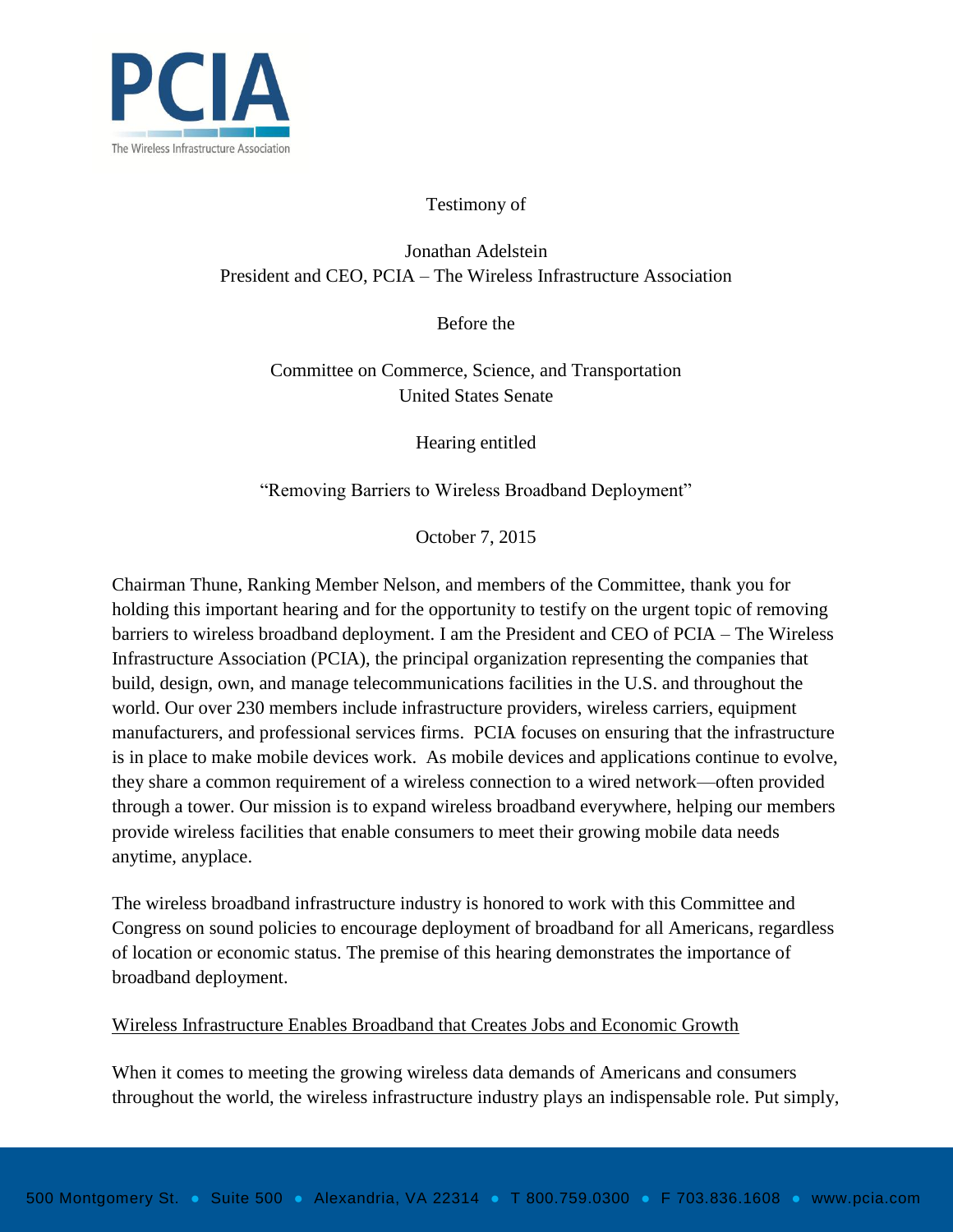our industry enables wireless communication and applications. Similar to roads and bridges, which carry physical traffic, wireless infrastructure is the essential platform for digital traffic that carries innovative applications like Uber, Instagram, Twitter, and YouTube, as well as lifealtering broadband services like telemedicine, distance learning, improved public safety response, mobile banking, and a host of industrial and manufacturing functions. Efficient wireless infrastructure buildout will promote innovation and solidify America's historical competitiveness in the technology sector, and virtually every other sector of the economy.

Wireless infrastructure enables the economic growth and technological innovation that accompanies wireless broadband, including the Internet of Things, the app economy, and many future efficiencies and commercial opportunities that wireless broadband enables. A PCIA study found that private investments in wireless infrastructure between 2013 and 2017 are expected to generate as much as \$1.2 trillion in economic growth and create 1.3 million net new jobs – including those directly attributable to wireless infrastructure and those created by it in other American business enterprises<sup>1</sup>. Sustaining such investments will strengthen America's competitiveness and allow the U.S. to remain the leader in wireless innovation and thus in the global economy.

This Committee has shown great leadership for its work to eliminate a number of barriers to infrastructure deployment. Most critically, this Committee's work on Section 6409(a) of the Middle Class Tax Relief and Job Creation Act of 2012 has made an enormous difference in speeding the deployment of wireless infrastructure. Specifically, Section 6409(a) established a new Federal law governing state and local review of requests for modification of existing wireless towers or base stations, including collocations for additional providers of wireless services. The Federal Communications Commission's (FCC) outstanding and aggressive implementation of this law grounded Congress' work with a clear regulatory framework that we are confident the courts will find legally sound. Our members report real progress on the speed, cost, and ease of their efforts to deploy 4G networks as a direct result of this Committee's work, so we are grateful for your visionary leadership.

Regarding implementation of Section 6409(a), PCIA, along with CTIA--The Wireless Association, has worked in good faith with national organizations representing state and local governments to implement the law at the suggestion of FCC Commissioner Mignon Clyburn. Over the last several months, we have met with the National Association of Counties, the National League of Cities, and the National Association of Telecommunications Officers and Advisors. We formed a working group together that has released several educational resources

<sup>1</sup> WIRELESS BROADBAND INFRASTRUCTURE: A CATALYST FOR GDP AND JOB GROWTH 2013-2017 (2013), *available at* 

http://www.pcia.com/images/IAE\_Infrastructure\_and\_Economy\_Fall\_2013.PDF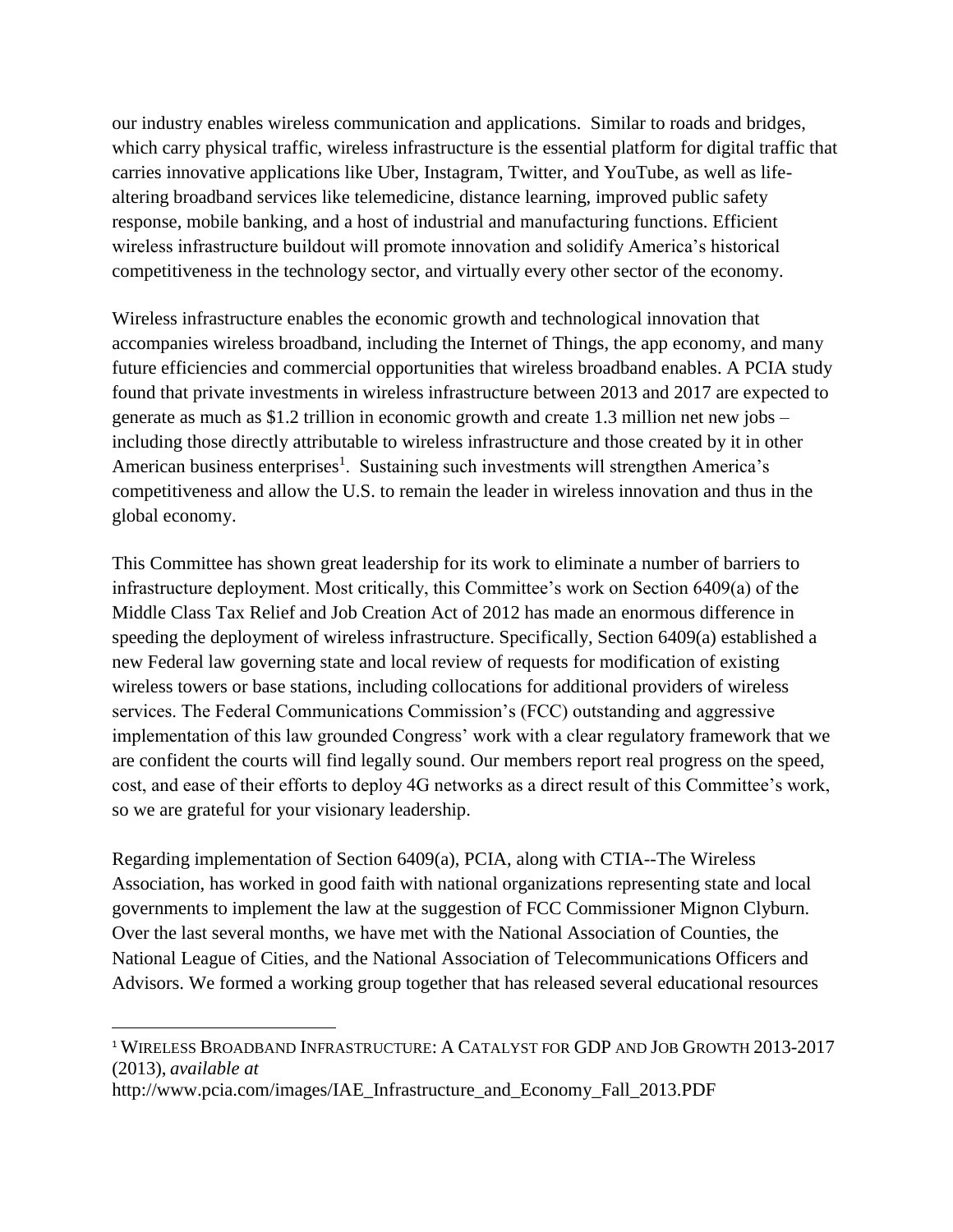and participated on panels across the country. Together, we have produced resource materials for local governments, including (1) a checklist to streamline review processes; (2) best practices used by jurisdictions able to review and approve applications in less than 60 days; (3) webinars and contacts for education and assistance regarding application process; and (4) a model ordinance and application. Members of the working group posted these on their respective websites. It is precisely this kind of cooperation that has enabled significant progress toward fulfilling the promise of the legislation Congress enacted. I commend these organizations, and my fellow witness Mayor Gary Resnick, for their commitment to work together to expedite broadband deployment for the citizens of their communities.

# Mobile Broadband is the Future of Broadband

 $\overline{a}$ 

As a variety of reports demonstrate, Americans are quickly moving towards mobile broadband as their primary way to access the Internet. For example, according to Cisco, last year's mobile data traffic was nearly 30 times the size of the entire global Internet in 2000. And this trend is expected to continue<sup>2</sup>. Cisco also reports that U.S. mobile data traffic will grow two times faster than U.S. fixed IP traffic over the next four years and traffic from wireless and mobile devices will exceed traffic from wired devices by  $2019<sup>3</sup>$ . These statistics underscore the need for government policies that reflect the growing demand for mobile data and address the challenges of meeting it by efficiently deploying wireless infrastructure.

America is facing an economic and technological challenge, which I have termed the wireless data crunch. The wireless data crunch refers to the need to meet the nearly insatiable and increasing demand for wireless mobile data with the network's capacity to deliver it. The demand for wireless data will increase 700 percent over the next five years. That's on top of the explosive growth we have already witnessed in the last five years. This tremendous growth is both encouraging and sobering at the same time. The challenge for the wireless infrastructure industry, the telecommunications sector at large, and for this Committee is: how are we going to meet this demand? The projections should serve as a wake-up call that industry and government need to continue to work together to maintain the U.S.'s position as the global leader in wireless innovation, as this Committee has long recognized.

To ensure capacity meets consumer demand, we need to build and deploy all manner of wireless infrastructure including more traditional towers, small cells, distributed antenna systems, and

<sup>2</sup> CISCO VISUAL NETWORKING INDEX: GLOBAL MOBILE DATA TRAFFIC FORECAST UPDATE, 2014- 2019 1 (2015), *available at* http://www.cisco.com/c/en/us/solutions/collateral/serviceprovider/visual-networking-index-vni/white\_paper\_c11-520862.pdf

<sup>&</sup>lt;sup>3</sup> CISCO VISUAL NETWORKING INDEX: FORECAST AND METHODOLOGY, 2014-2019 2 (2015), *available at* http://www.cisco.com/c/en/us/solutions/collateral/service-provider/ip-ngn-ip-nextgeneration-network/white\_paper\_c11-481360.pdf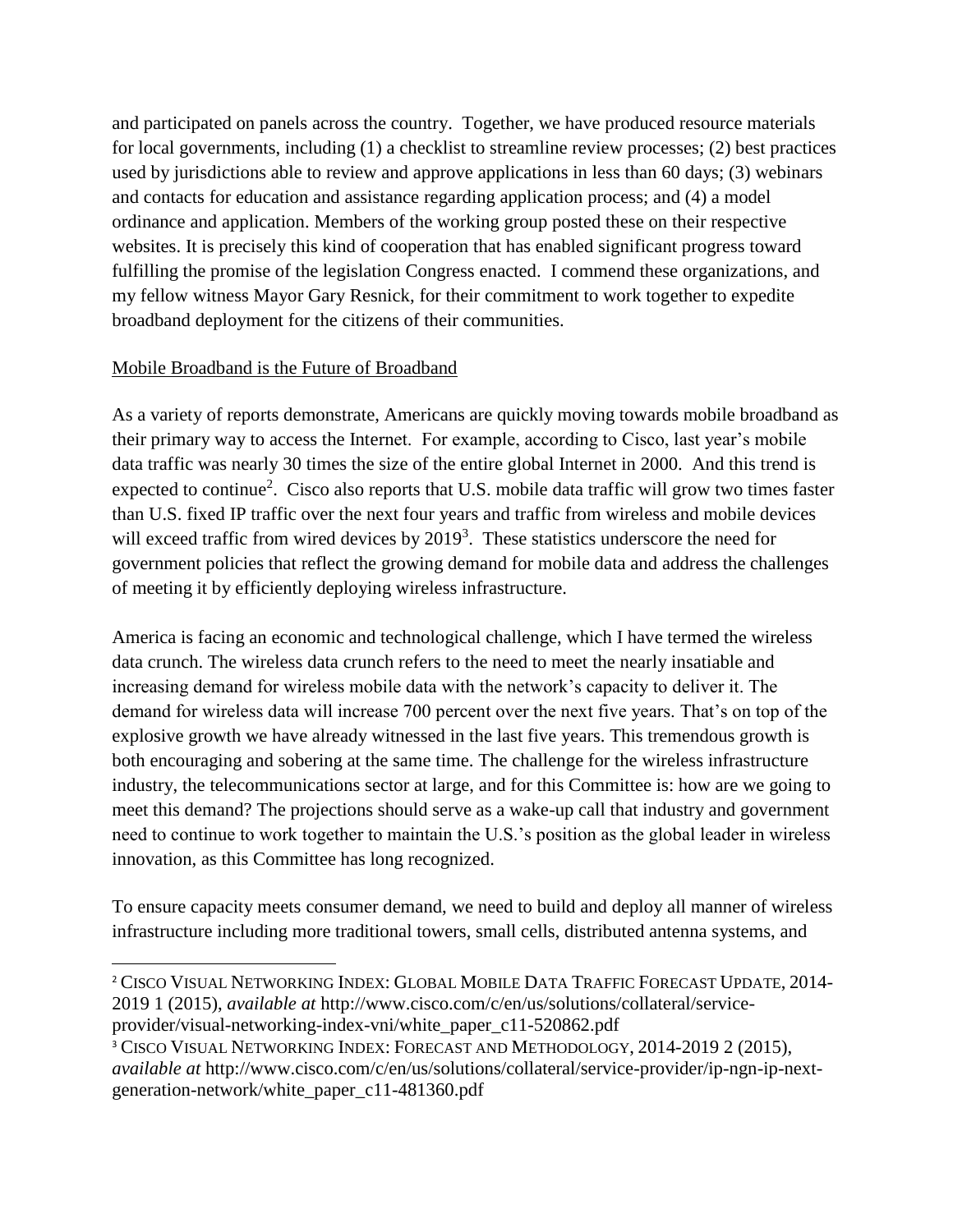Wi-Fi offload. This integrated infrastructure ecosystem results in greater spectral efficiency. Using spectrum, a finite and limited resource, as efficiently as possible, allows more data to flow over existing frequencies.

Network engineers recognize three basic ways to deliver more wireless data: (1) additional spectrum, (2) increased technological efficiency, and (3) expanded wireless infrastructure. I will briefly discuss spectrum and technological efficiency. As PCIA's focus is providing the infrastructure that makes mobile devices work, I will highlight on this aspect of the delivery of wireless data.

# Additional Spectrum

Clearly, more spectrum must be made available—as much as we can get as fast as we can get it. And of course, spectrum is of great value. Thanks to the excellent work by members of this Committee, the FCC was able to auction 65 MHz of AWS-3 spectrum for over \$45 billion. Let me put that in context. There were already 550 MHz of spectrum in commercial cellular use. Thus, we've just increased the amount by around 12 percent. The usefulness of this spectrum is affected by the lag time between when the spectrum is auctioned and when it is ready for use. This includes the need for the spectrum to actually be allocated and cleared, antennas and other infrastructure to be upgraded, and a whole generation of handsets to be swapped out. Significant amounts of time are needed before these bands begin to offload traffic from existing frequencies, and it is not likely to be fully phased in for up to five years.

This Committee and the industry are carefully monitoring the next auction—the incentive auction for broadcast spectrum. This auction is not slated to begin until next year, and will likely take over five years to yield any significant spectral relief. Beyond that, significant additional spectrum is not yet in the pipeline. Critical efforts are underway to clear unused Federal government spectrum for commercial use, including the commitment by the Obama Administration to clear 500 MHz by 2020. Notably, Senator Rubio reintroduced the Wireless Innovation Act (S. 1618), which seeks to identify and allocate Federal spectrum to commercial use. However, as this Committee is well aware, it is extremely complicated, and expensive, to move Federal agencies off their current frequencies. Clearing and auctioning Federal spectrum is necessary, but it will not help ease the wireless data crunch in the very near future. We certainly need more spectrum, and I urge you to pursue policies to make more available for commercial use.

## Technological Efficiencies

Technological efficiencies also help ease the wireless data crunch. Each new network generation brings with it new technologies, more network capacity for data per user, and the potential for better voice quality, lower latency and greater data throughput. For example, 4G is much more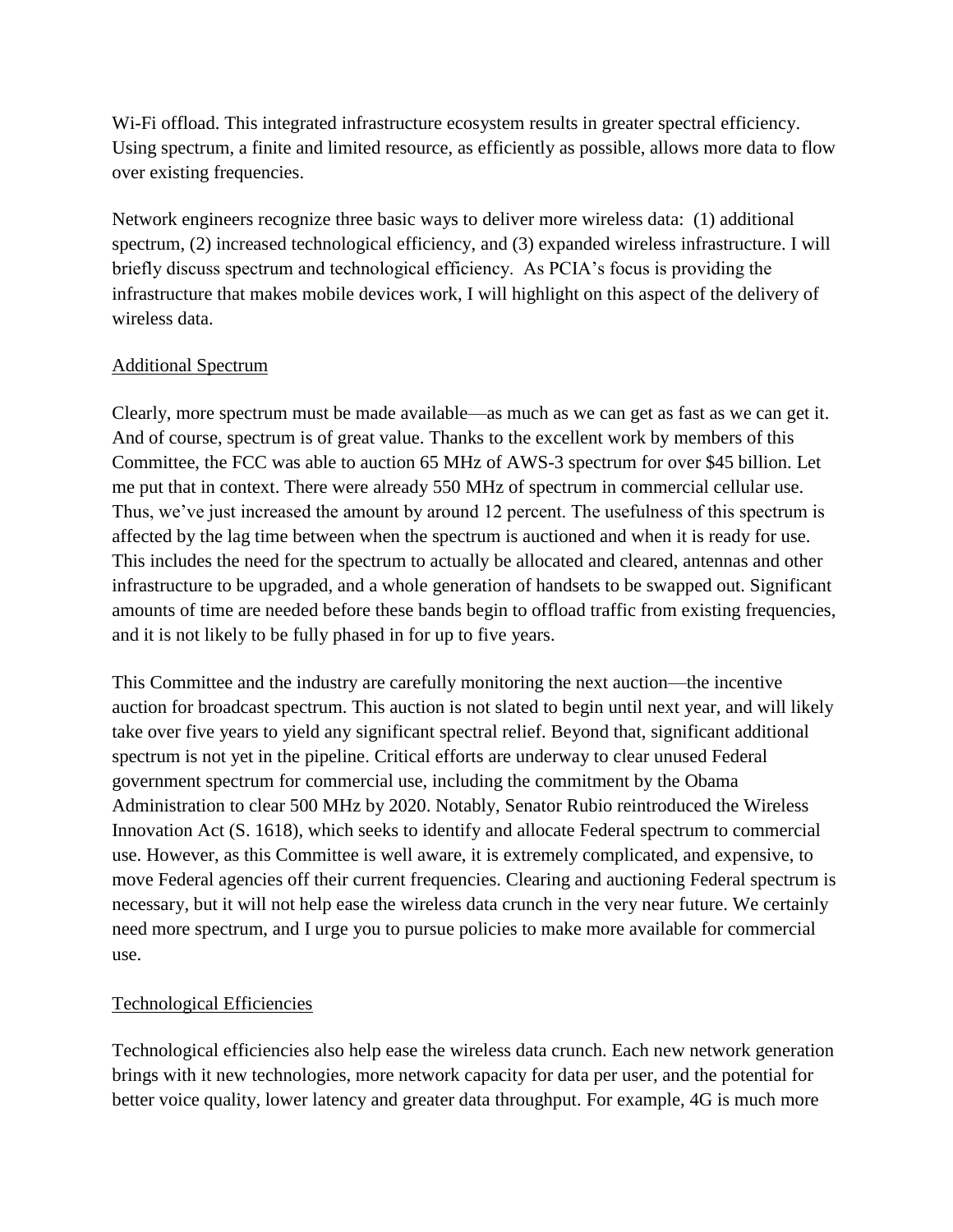efficient than 3G, allowing for more economic use of allocated spectrum, and 4G LTE Advanced is yet more efficient. But even as we build out 4G, traffic immediately diverted to these new and more efficient data channels—there's lag time here, too, with old 3G and even 2G handsets still in use. Carriers can incentivize customers to use more efficient handsets, but this also takes time. Industry plans to begin field testing 5G as early as next year, but the technology is not expected to be introduced in the U.S. until around 2020. Technological efficiencies are absolutely critical, and more is needed, both on the network layer and on the software and content layer. Again, however, technological innovation alone will not enable the wireless industry to meet growing consumer demand, even when combined with new spectrum projected to come online.

#### Infrastructure

As noted, additional spectrum and technological efficiencies are necessary tools in the effort to address the data crunch. The third critical resource is the rapid deployment of the physical network, the infrastructure that supports spectrum and any new technological upgrades. This is the primary focus of PCIA.

The physical wireless infrastructure now being deployed and upgraded offers a solution that is already carrying an immediate and heavy load to address the wireless data crunch. It consists of major investments of private capital that ushers this technology to market. With the appropriate regulatory guidance, today's wireless industry can better plan for the network of tomorrow. Too often, misunderstandings and misrepresentations about wireless infrastructure can stall the deployment of these life-changing technologies. Wireless infrastructure has the power to transform a city in economic decline into an innovation hub. It can breathe new life into aging commercial zones, and provide rural areas the ability to compete in the innovation economy.

Today, there are an abundance of choices available to network planners. The traditional tall towers effectively provide most of the coverage and capacity necessary. The industry is also deploying distributed antennas systems and small cells to fill the gaps or overlay capacity in high traffic markets. Further, the networks themselves are getting smarter. Self-optimizing networks and the combination of intelligent software and hardware design allows a network to anticipate usage and provide greater resources to areas of need in real time, providing users with responsive service. Wi-Fi continues to play an important role in this system, offloading traffic to the wired network and providing greater headroom for cellular services.

The densification of wireless infrastructure plays a critical role in meeting wireless data demand. In fact, infrastructure appears poised to play the largest role of any of the available solutions in the next five years, and perhaps more, to address the wireless data crunch. Spectrum and network densification are fungible—roughly speaking, doubling the amount of spectrum in an area could provide a similar boost to network capacity as doubling the number of cell sites. The availability of network densification as an alternative to spectrum purchases puts a cap on the cost of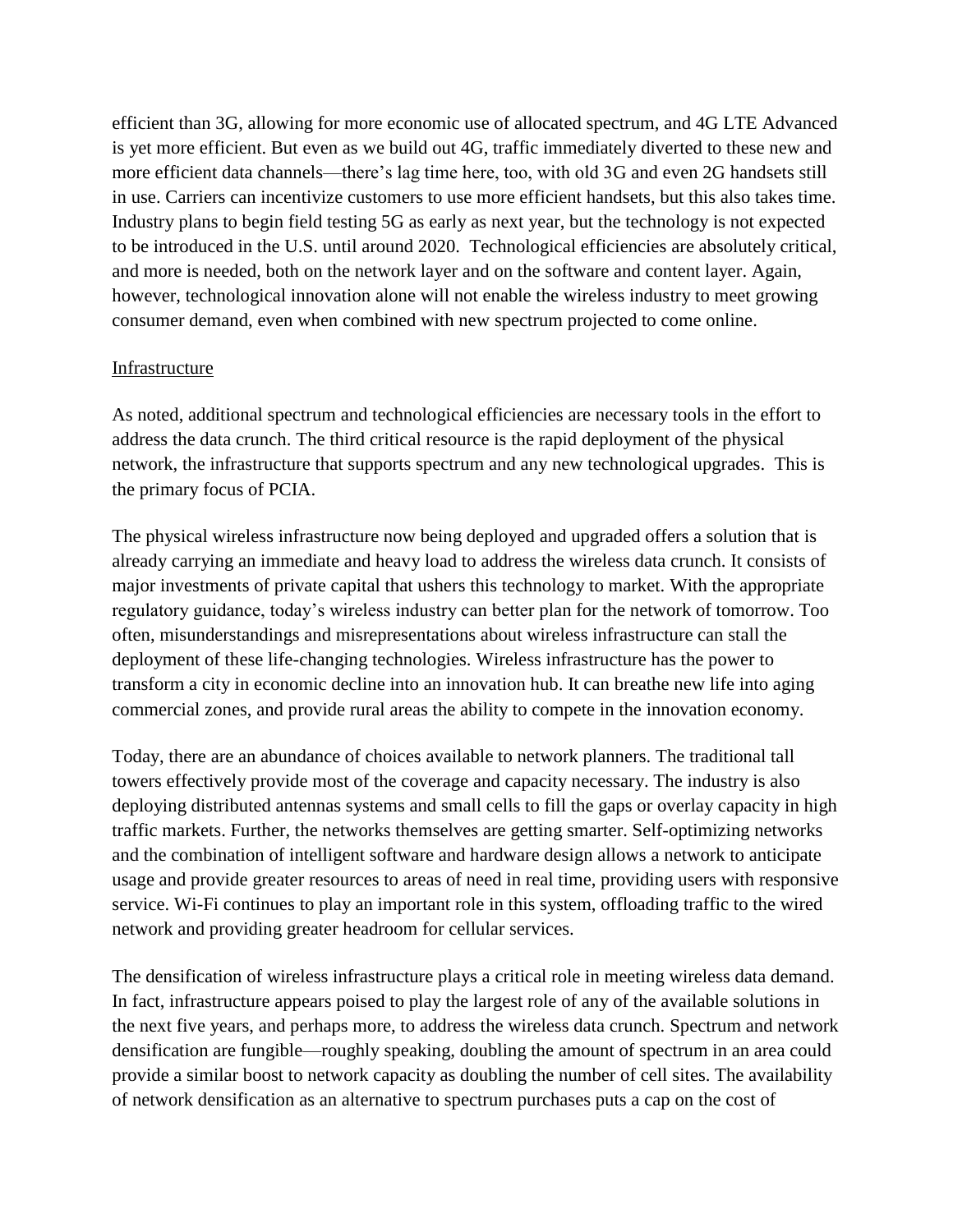spectrum—and carriers regularly weigh them against one another. The mobile carriers paid high prices for spectrum in the AWS-3 auction, which is understandable because this could be one of the only available opportunities for significant new spectrum in the near future other than the 600 MHz auction. Today's infrastructure will provide the foundation upon which the wireless industry will deliver the Internet of Things, 5G, and the applications, services, and jobs that will fuel the U.S. economy into the future.

## Broadband Opportunity Council

Earlier this year, President Obama created the Broadband Opportunity Council to focus on increasing broadband investment and adoption. The Council is co-chaired by Department of Commerce Secretary Penny Pritzker, working with the National Telecommunications and Information Agency (NTIA), and Department of Agriculture Secretary Tom Vilsack, working with the Rural Utilities Service (RUS), where I was previously Administrator. It includes over twenty-five different government agencies, united around clear policy objectives, including identifying regulatory barriers impeding broadband deployment.

On September 21, the White House released a formal report that included recommendations to improve broadband across the country. The Council recommended that Federal agencies should further streamline access to Federal lands, structures and rights of way in order to help speed broadband deployment nationwide. The report also notes that there is significant room for improvement in local and state government practices. Local and state regulations, the report points out, cannot be addressed through executive action, but the Federal government can encourage best practices. The Council has also sought to create an online inventory of data on Federal assets, and maintain the points of contact tasked with overseeing broadband buildout. Faster and more efficient broadband deployment is the goal. Nevertheless, as the report notes, many of the recommendations provided by commenters require congressional action. This report provides clear recognition of the crucial role Congress plays in taking broadband deployment forward.

## Congress' Role in Encouraging Broadband Deployment

Wireless infrastructure is the backbone of all wireless voice and data communications. The industry is constantly innovating with new wireless technologies. Without sound regulations and policy at the local, state, and Federal levels, the innovation and competitiveness of the wireless industry will suffer. Even with all the positive strides in broadband deployment over the past five years, there remain a number of barriers to broadband deployment for Congress to address.

We've seen how misinterpretations of congressional intent can cause delays in broadband deployment. Too often, local jurisdictions have denied siting applications without full reasoning and accountability as required by the Telecommunications Act of 1996 (Telecom Act). This left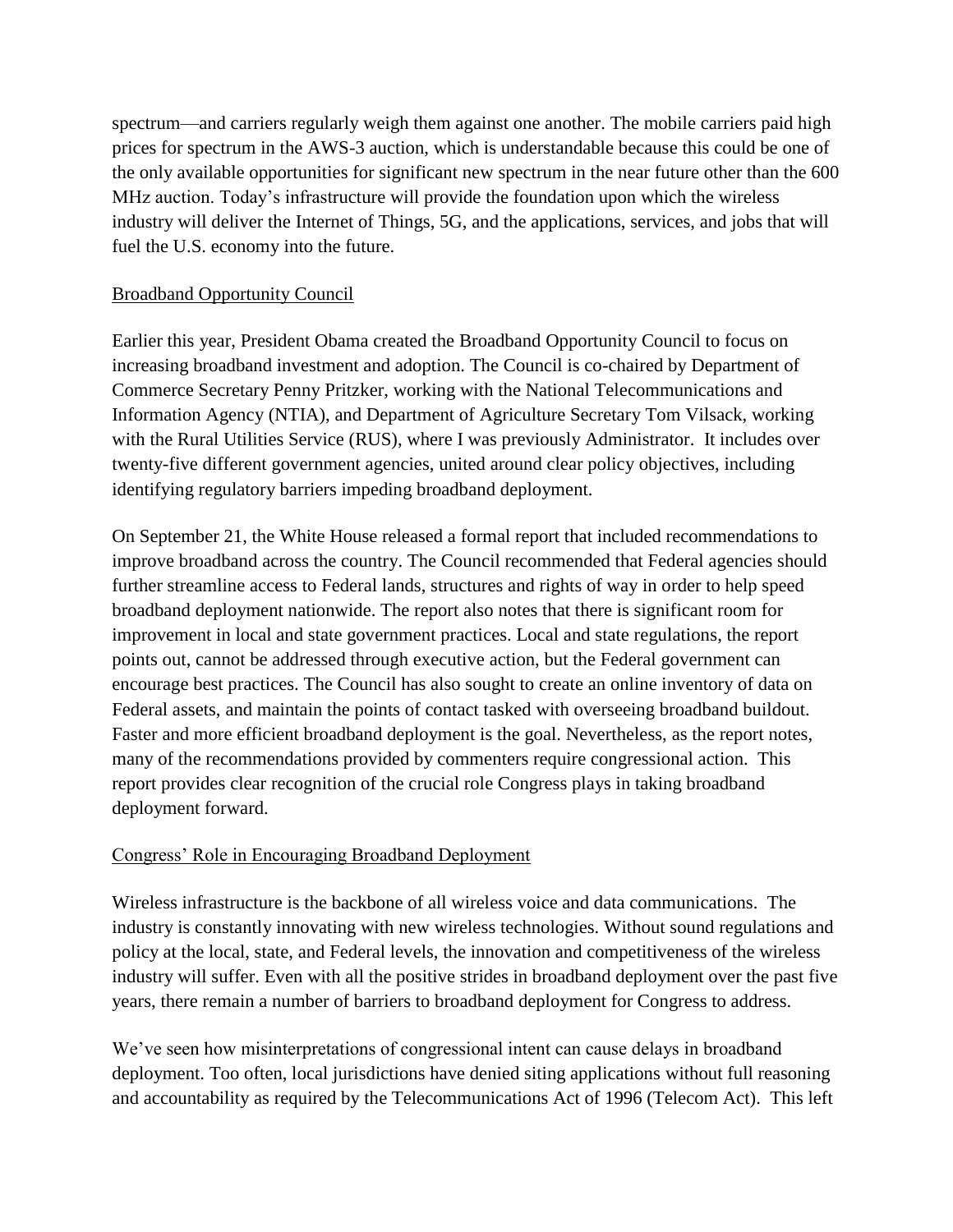capital tied up and broadband projects languishing or abandoned. It took action by the Supreme Court in *T-Mobile v. Roswell* to help resolve one roadblock. In January, the Supreme Court agreed with our assessment that the Telecom Act requires localities to provide clear, written reasons when applications to build wireless facilities are denied. The Court sided with industry and found that wireless providers must be informed in a clear-cut and timely manner. We were pleased with this ruling, but we should not have to petition the highest court in the land to resolve these types of delays in the name of broadband buildout and all that it enables.

One suggestion for Congress to consider that would alleviate roadblocks to wireless siting at the local level would be removing requirements that a provider demonstrate "proof-of-need" or show a "gap-in-service" when siting a wireless facility. Proof-of-need is used as a barrier to building new facilities because it is simple to reject an application based on a local government's subjective evaluation that the applicant failed to sufficiently demonstrate that a facility serves a purpose. Moreover, varied judicial interpretations of Sections 332 and 253 of the Telecom Act allow a jurisdiction to deny an application on the basis that "sufficient" wireless coverage already exists in the area. The test is extremely subjective in practice, makes it more difficult to site wireless facilities, and thereby slowing broadband deployment and preventing wireless facilities from alleviating data capacity constraints. As the need to meet consumer demand moves from coverage to capacity, communities are not well positioned to second-guess costly investment decisions that are guided by experienced radio-frequency engineers to improve customer service. In many cases, such obstruction can undercut service to the very citizens local governments are elected to serve.

Another way Congress can encourage investment in broadband deployment is by maintaining an appropriate regime for the tax treatment of Real Estate Investment Trusts (REITs). Longstanding tax policies, established in the 1960s, and IRS guidance, have always held that communications towers have been considered real estate for REIT qualification purposes. Transmission tower companies lease vertical real estate—communications towers and the land beneath it—to multiple tenants. Tenants own the equipment and lease space on the towers generally over a long period of time. Transmission tower companies eliminate the need for each tenant to construct its own towers, which prevents overcrowding neighborhoods and communities with multiple towers. This model enhances competition in the wireless industry by lowering costs for mobile wireless service providers and other tenants to enter new markets. Transmission tower companies allow these competitors to operate without having to raise capital to build their own tower networks.

Today, the properties of tower companies play a critical role in broadband deployment. Continued buildout of towers is essential to meeting the demand for wireless data, and the current REIT structure promotes this necessary capital investment. As the National Association of Real Estate Investment Trust (NAREIT) stated in its April 2015 submission to the Senate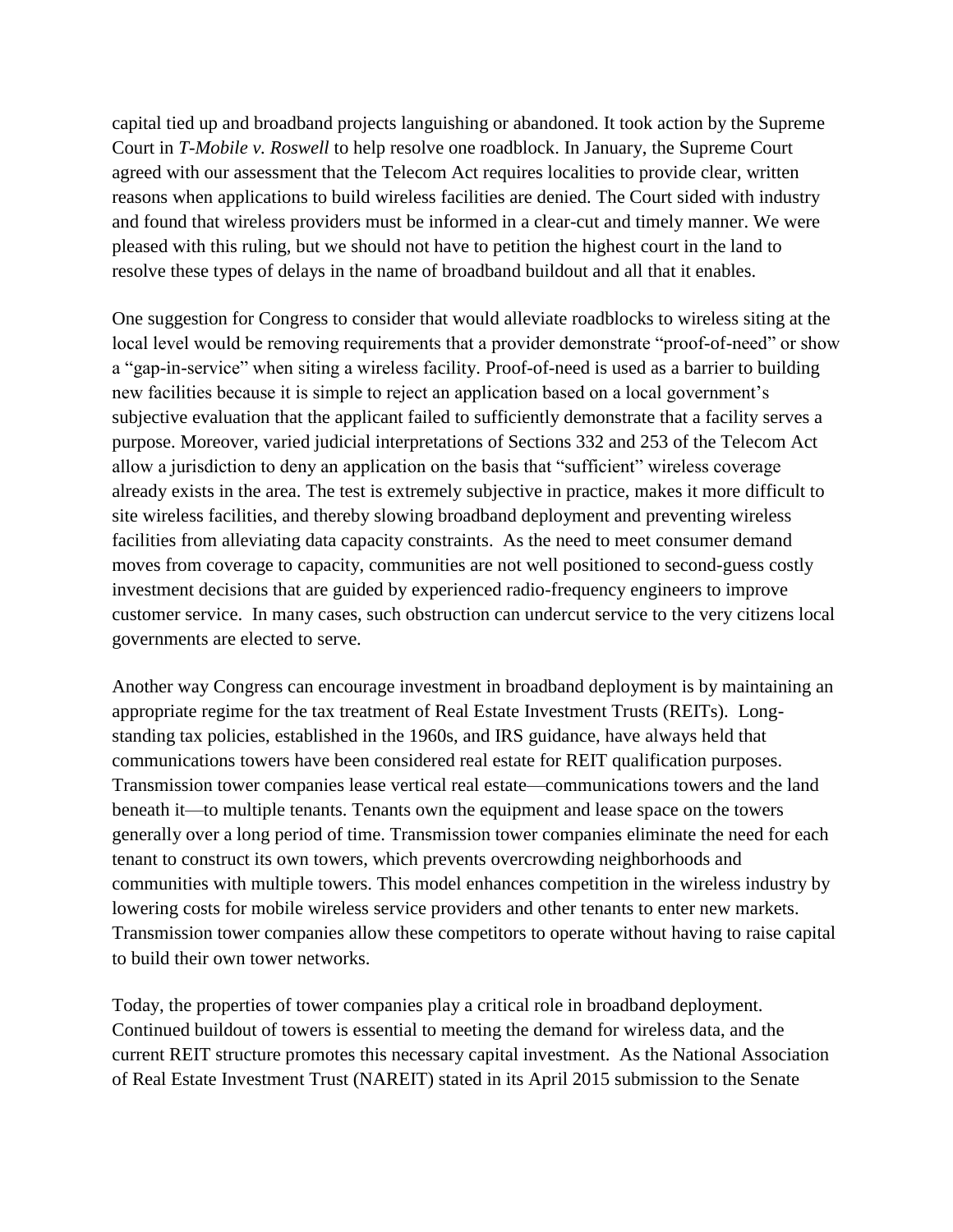Finance Committee, "Today, investment through and by tower REITs is one way the national demand for real estate specialized to meet the needs of mobile phone providers and users is met."

Congress can also encourage broadband deployment by enacting bipartisan legislation to promote an open Internet. Only congressional action can give the certainty for broadband providers looking to invest. As Congress looks to enact open Internet legislation, it should provide the FCC the necessary legal authority to map out clear rules of the road for broadband providers while encouraging investment in broadband networks.

Another barrier to broadband deployment is the byzantine process of siting wireless broadband infrastructure on Federal lands. This Committee on a bipartisan basis has expressed interest in this issue and we appreciate your leadership. The Federal government owns or administers nearly thirty percent of all land in the U.S., as well as thousands of buildings. Broadband providers currently face significant challenges when working to secure access to Federal lands and buildings. Deploying wireless infrastructure on these properties is absolutely critical for public safety and economic development. Wireless facilities can be sited on Federal property in an environmentally responsible way that is sensitive to areas historic significance.

Predictability and consistency are vital to network planning and investment in any arena, but this need is amplified when deploying broadband on Federal property, which often requires burdensome interagency review and coordination. PCIA is actively working with agencies across the Federal government, Congress, and the White House to find ways to expedite the siting process. In 2012, Congress, with the leadership of this Committee, put forward a framework to make it easier to site communications facilities on Federal lands and properties through standard applications and agreements. Also in 2012, President Obama issued Executive Order 13616 to promote infrastructure buildout on Federal lands and created a cross-agency working group charged with meeting the mandate of speeding deployment on Federal lands and properties.

Unfortunately, even with an Executive Order and direction from Congress, the process to site wireless infrastructure on Federal lands has not sufficiently improved. Further legislation will spur agencies to work with the industry to bring broadband service to difficult-to-reach Federal lands and Federal buildings. As such, PCIA supports the Wireless Innovation Act (S. 1618) to address this very issue. By facilitating access, the Federal government can increase revenues through lease payments to the Treasury while at the same time improving broadband access for its citizens. Better access to Federal lands and property will also help increase broadband availability in rural areas. The importance of expanding rural broadband is clear. Many of the lands and properties that would benefit from streamlined siting are by definition rural. We look forward to continuing to work with both chambers on legislation to streamline and expedite the process of siting broadband infrastructure on Federal property.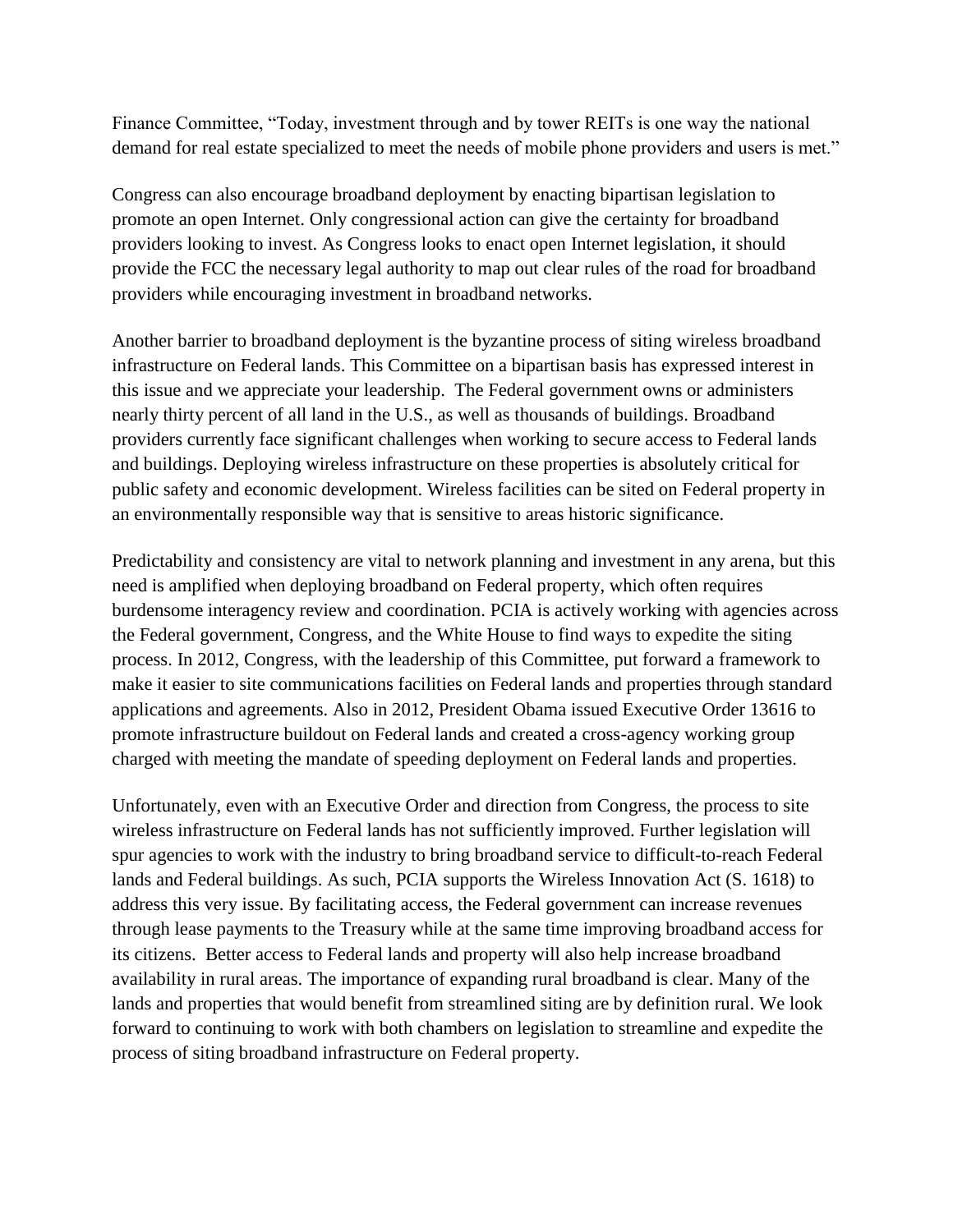As our member John Deere has indicated in its testimony, along with work on Federal lands, it is important for the public and private sector to work together to ensure that buildout can accelerate in Rural America. One critical mechanism is the loans provided by the Rural Utilities Service for broadband buildout. These loans are repaid with a significant portion of funding from the Universal Service Fund (USF). For these funds to meet their intended purpose there must be a predictable level of support to the USF so that loan recipients can plan, borrow, and invest in infrastructure. Lastly, the Connect America Fund (CAF) is a sustainable cost-recovery mechanism for rural areas where subscriber densities are too low to motivate providers to build infrastructure and offer service. CAF's wireless component, the Mobility Fund, is targeted at the expansion of mobile broadband networks. We think these programs will go a long way to accelerate the deployment of wireless broadband in rural communities.

Similarly, more work is needed to provide connectivity to native nations so that these communities can take advantage of the benefits that broadband provides. PCIA has long worked with tribal leaders and communities to promote their access wireless broadband, including commenting in various dockets related to historic preservation and environmental protection. PCIA has also participated in the FCC's annual workshops on this topic, providing a platform for information exchange between industry and those representing native nations to better understand the cultural differences and shared experiences. In the spirit of collaboration, PCIA would urge a reexamination of certain tower siting processes at the FCC, whereby, for example, an application to site communications facilities in downtown Chicago triggers a full-day review and fees associated with a tribe many miles away. Our industry understands the critical nature of sovereignty and respects the value of protecting sensitive historic sites. Still, there must be a more efficient and rational approach that is more appropriately targeted so that we may all benefit from a stronger network.

Both state and Federal policies require pole attachment rules that promote the deployment of broadband access and the new technologies that enable it, while providing fair treatment for pole owners. Among other things, Congress added "provider[s] of telecommunications services[s]" to the category of attachers entitled to pole attachments at just and reasonable rates, terms and conditions under Section 224 of the Telecom Act. This Section has been modernized through action by the FCC, which has helped to provide greater access to poles for wireless attachers, shortened timelines for make-ready and other work, and established rates in greater harmony with other like attachments. However, many jurisdictions have been slow to adopt the FCC's standards. In these states, the telecommunications industry must re-legislate and re-litigate the efforts taken before the FCC. Greater national certainty and clarity with respect to the rights of wireless attachers in these jurisdictions would spur further broadband deployment.

Last, Members of this Committee have been working on legislation to require that broadband conduits be installed as a part of certain highway construction projects, also known as "dig once." This initiative would help facilitate broadband infrastructure deployment and reduce